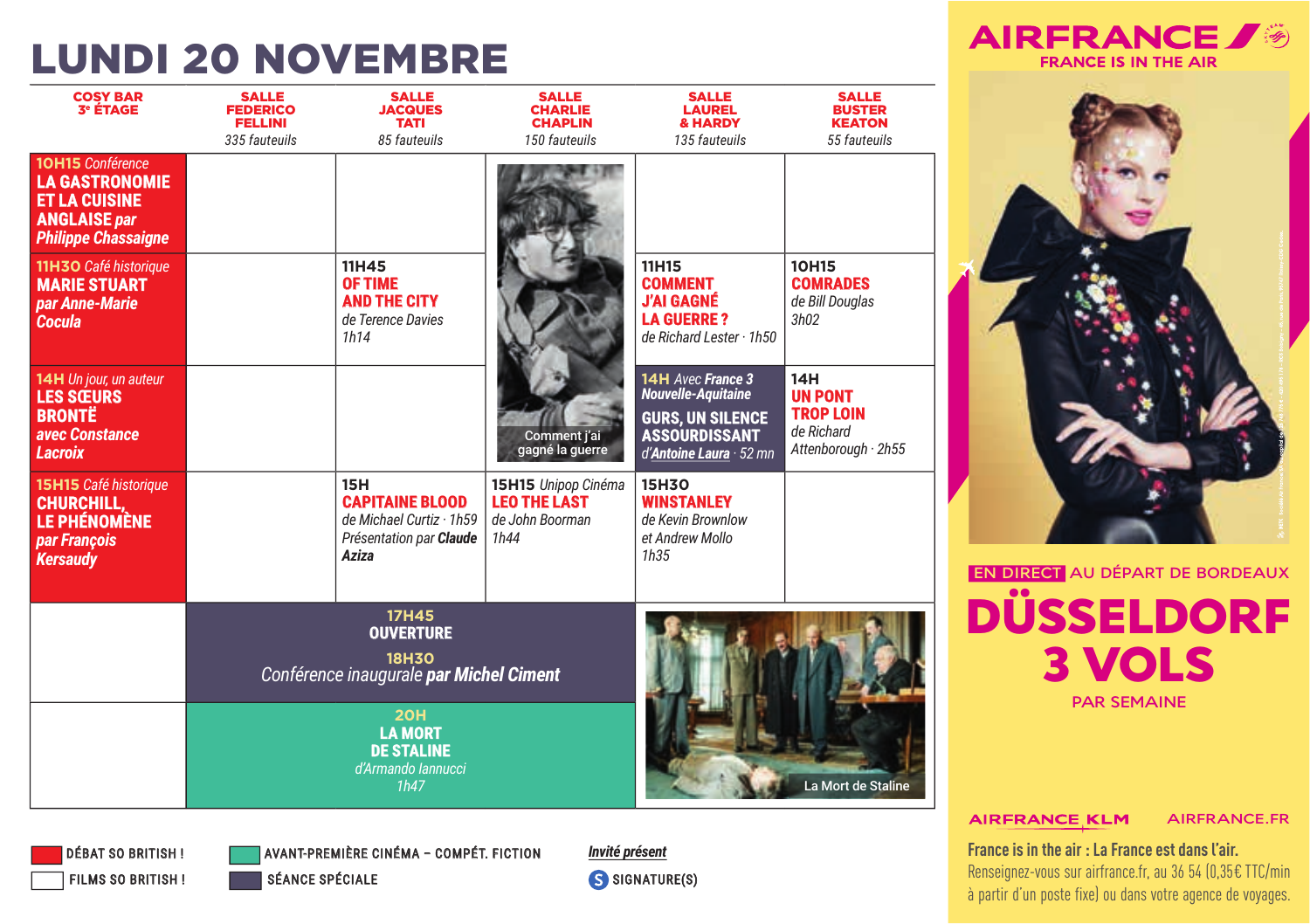### **MARDI 21 NOVEMBRE**

| <b>COSY BAR</b><br><b>3° ÉTAGE</b>                                                                                                                                   | <b>SALLE</b><br><b>FEDERICO</b><br><b>FELLINI</b><br>335 fauteuils                                                                                                                          | <b>SALLE</b><br><b>JACQUES</b><br><b>TATI</b><br>85 fauteuils                                                                                              | <b>SALLE</b><br><b>CHARLIE</b><br><b>CHAPLIN</b><br>150 fauteuils                                                                                                  | <b>SALLE</b><br><b>LAUREL</b><br><b>&amp; HARDY</b><br>135 fauteuils                         | <b>SALLE</b><br><b>BUSTER</b><br><b>KEATON</b><br>55 fauteuils                        | <b>MÉDIATHÈQUE</b><br>Auditorium<br>150 fauteuils |
|----------------------------------------------------------------------------------------------------------------------------------------------------------------------|---------------------------------------------------------------------------------------------------------------------------------------------------------------------------------------------|------------------------------------------------------------------------------------------------------------------------------------------------------------|--------------------------------------------------------------------------------------------------------------------------------------------------------------------|----------------------------------------------------------------------------------------------|---------------------------------------------------------------------------------------|---------------------------------------------------|
| <b>10H15</b> Café historique<br><b>CHURCHILL.</b><br><b>LE MILITAIRE</b><br>par François Kersaudy                                                                    |                                                                                                                                                                                             |                                                                                                                                                            |                                                                                                                                                                    |                                                                                              |                                                                                       |                                                   |
| 11H3O Café historique<br><b>LE PACIFIQUE AUX XVIII*</b><br>ET XIX <sup>®</sup> SIÈCLES. UNE<br><b>CONFRONTATION FRANCO-</b><br><b>BRITANNIQUE par Claire Laux</b>    |                                                                                                                                                                                             | <b>11H10</b><br><b>ANOTHER COUNTRY</b><br>de Marek Kanievska<br>1h30                                                                                       | <b>10H45</b><br><b>DEMONS IN PARADISE</b><br>de Jude Ratnam<br><b>Julie Paratian (Prod.)</b><br>1h34                                                               | <b>11H15</b><br><b>UN HOMME</b><br><b>INTÈGRE</b><br>de Mohammad<br>Rasoulof · 1h57          | L'Échange des princesses                                                              |                                                   |
| 14H Un jour, un auteur<br><b>JANE AUSTEN</b><br>avec Nathalie Jaëck                                                                                                  | 15H15 Unipop Cinéma<br><b>LE THRILLER</b><br><b>D'ESPIONNAGE : UN GENRE</b><br><b>BRITANNIQUE POPULAIRE</b><br>par Jean-François Baillon                                                    | 14H45 Unipop Histoire<br><b>LES AVENTURES</b><br><b>DE ROBIN DES BOIS</b><br>de M.Curtiz et W. Keigh-<br>ley · 1h42 · Présentation<br>par Claude Aziza     | <b>15H</b><br><b>DE GAULLE.</b><br><b>LE DERNIER</b><br><b>ROI DE FRANCE</b><br>de Patrick Rotman · 1h45                                                           | 14H15 Unipop Cinéma<br><b>SECRETS ET</b><br><b>MENSONGES</b><br>de Mike Leiah<br>2h22        | 14H<br><b>LE PONT DE LA</b><br><b>RIVIÈRE KWAI</b><br>de David Lean<br>2h41           |                                                   |
|                                                                                                                                                                      | <b>17H Avec L'Histoire</b><br><b>DE GUILLAUME LE</b><br><b>CONOUÉRANT À LA GUERRE</b><br><b>DE CENT ANS Avec M. Aurell.</b><br>C. Fletcher, J-P. Genet, F.<br>Lachaud. Animé par F. Paquet. | <b>17H</b> Avec le Master<br>Cinéma et audiovisuel<br><b>Univ Bx-Montaigne</b><br><b>DOCS D'HISTOIRE.</b><br><b>FILMS DE FIN</b><br><b>D'ÉTUDE</b><br>1h30 | <b>17H2O</b><br><b>L'UTOPIE DES IMAGES</b><br><b>DE LA RÉVOLUTION</b><br><b>RUSSE d'Emmanuel Hamon</b><br>Natacha Laurent (conseillère<br>historique) $\cdot$ 1h28 | 17H Unipop Cinéma<br><b>IPCRESS.</b><br><b>DANGER IMMÉDIAT</b><br>de Sidney J. Furie<br>1h48 | <b>17H10</b><br><b>LA FOLIE</b><br><b>DU ROI GEORGE</b><br>de Nicholas Hytner<br>1h45 |                                                   |
| 18H3O Avec Le Monde<br>et les Vignobles Michel Gonet<br>Entretien-déqustation avec<br><b>STÉPHANIE BENSON (S)</b>                                                    | <b>19H10</b><br><b>L'ÉCHANGE DES PRINCESSES</b><br>de Marc Dugain<br>1h40                                                                                                                   | <b>19H2O</b><br><b>SECRET DÉFENSE</b><br>de Ken Loach<br>1h47                                                                                              | <b>19H30</b><br>LE SOLILOQUE<br><b>DES MUETS</b><br>de Stéphane Roland<br>I. Neuvialle $(Prod.) \cdot 1h10$                                                        | 19H1O Unipop Cinéma<br><b>JAMES BOND</b><br><b>CONTRE DR. NO</b><br>de Terence Young<br>1h51 | 19H20<br><b>LA VIE PRIVÉE</b><br><b>D'HENRY VIII</b><br>d'Alexander Korda<br>1h36     |                                                   |
| <b>20H30 Avec le FESTISOL</b><br><b>FRANCE-ANGLETERRE, S)</b><br><b>OUELLE SOLIDARITE POUR</b><br><b>LES MIGRANTS? Avec Haydée</b><br>Sabéran. Animé par Jean Petaux | <b>21H15</b><br><b>LES BIENHEUREUX</b><br>de Sofia Djama<br>1h42                                                                                                                            | <b>21H3O</b><br><b>RAINING STONES</b><br>de Ken Loach<br>1h30                                                                                              | 21H15<br><b>HELL ON EARTH</b><br>de Sebastian Junger<br>et Nick Ouested · 1h39                                                                                     | 21H20<br><b>SCUM</b><br>de Alan Clarke<br>1h38                                               | <b>21H30</b><br><b>LA DAME DE FER</b><br>de Phyllida Lloyd<br>1h44                    | Scum                                              |

**DÉBAT SO BRITISH!** FILMS SO BRITISH! **AVANT-PREMIÈRE CINÉMA - COMPÉT. FICTION** 

**SÉANCE SPÉCIALE** 

**COMPÉT. DOCUMENTAIRES INÉDITS** 

COMPÉT. PANORAMA DU DOCUMENTAIRE

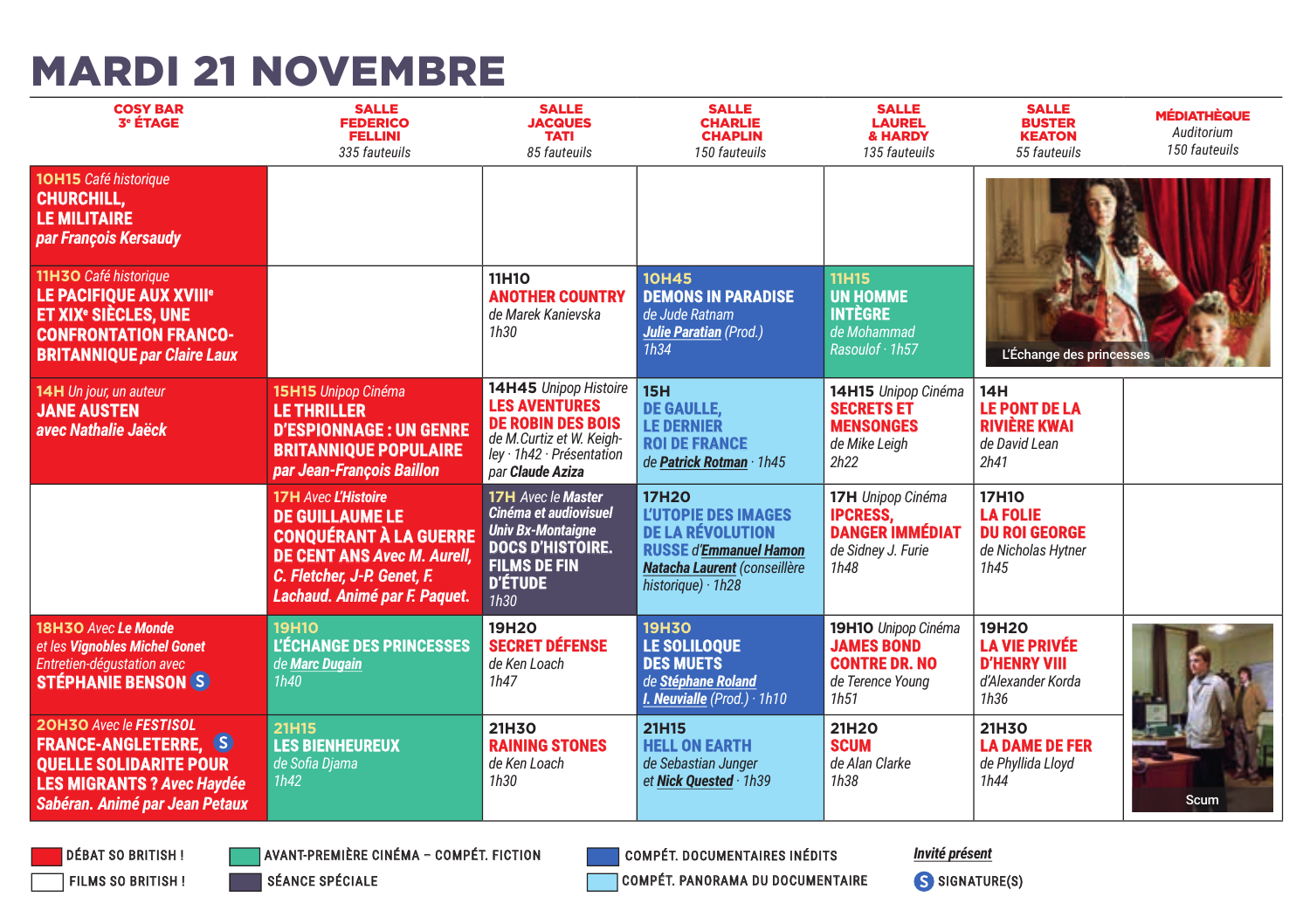## **MERCREDI 22 NOVEMBRE**

| <b>COSY BAR</b><br><b>3<sup>e</sup> ÉTAGE</b>                                                                                                            | <b>SALLE FEDERICO</b><br><b>FELLINI</b><br>335 fauteuils                                                                                                             | <b>SALLE JACQUES</b><br><b>TATI</b><br>85 fauteuils                                | <b>SALLE CHARLIE</b><br><b>CHAPLIN</b><br>150 fauteuils                                                                                                                    | <b>SALLE LAUREL</b><br><b>&amp; HARDY</b><br>135 fauteuils                                                                         | <b>SALLE BUSTER</b><br>ΚΕΔΤΟΝ<br>55 fauteuils                                                           | <b>MÉDIATHÈQUE</b><br>Auditorium<br>150 fauteuils                                   |
|----------------------------------------------------------------------------------------------------------------------------------------------------------|----------------------------------------------------------------------------------------------------------------------------------------------------------------------|------------------------------------------------------------------------------------|----------------------------------------------------------------------------------------------------------------------------------------------------------------------------|------------------------------------------------------------------------------------------------------------------------------------|---------------------------------------------------------------------------------------------------------|-------------------------------------------------------------------------------------|
| 10H15 Café historique<br><b>CHURCHILL.</b><br><b>LE POLITIOUE</b><br>par François Kersaudy                                                               |                                                                                                                                                                      |                                                                                    |                                                                                                                                                                            |                                                                                                                                    |                                                                                                         |                                                                                     |
| 11H3O Café historique <b>ALIÉNOR</b><br><b>D'AQUITAINE</b> par Fabien Paquet<br>14H Un jour, un auteur                                                   | La Juste Route                                                                                                                                                       | <b>11H10</b><br><b>FALSTAFF</b><br>d'Orson Welles<br>1h55                          | <b>11H45</b><br>L'ÎLE DE LUMIÈRE<br>de Nicolas Jallot<br>1h04                                                                                                              | 12H15 Unipop Histoire<br><b>THE BEATLES</b><br><b>VS. THE ROLLING</b><br><b>STONES</b> de M. Prazan<br>et C. Ratiney $\cdot$ 55 mn | 11H10<br><b>VERA DRAKE</b><br>de Mike Leigh<br>2h05                                                     | The Beatles vs.<br><b>The Rolling Stones</b>                                        |
| <b>CONVERSATION AUTOUR</b><br><b>DE GEORGE ORWELL avec</b><br>Jean-Marie Tixier et François Aymé<br>15H3O Café historique<br><b>LORD MOUNTBATTEN (S)</b> | 15H<br><b>LA JUSTE ROUTE</b><br>de Ferenc Török<br>1h31                                                                                                              | 14H<br><b>LES VESTIGES</b><br><b>DU JOUR</b><br>de James Ivory<br>2h14             | 14H<br><b>1917 LA FAYETTE</b><br><b>NOUS VOILA!</b><br>de Grégory Laville et Jean-<br>Yves Le Naour · 55 mn                                                                | 14H<br><b>LES GRIFFES</b><br><b>DU LION</b> de Richard<br>Attenborough · 2h37<br><b>VOSTF sous réserve</b>                         | 14H15<br><b>WINSTANLEY</b><br>de Kevin Brownlow<br>et Andrew Mollo<br>1h35                              | 15H30<br><b>LES TROIS LANCIERS</b><br><b>DU BENGALE</b><br>d'Henry Hathaway<br>1h50 |
| <b>Par François Kersaudy</b>                                                                                                                             | <b>17H Avec L'Histoire</b><br><b>L'INVENTION DE LA</b><br><b>CULTURE OUVRIÈRE Avec</b><br><b>Fabrice Bensimon et Paul</b><br>Dietschy. Animé par Héloïse<br>Kolebka. | <b>16H50</b><br><b>LE PRIX</b><br><b>D'UN HOMME</b><br>de Lindsay Anderson<br>2h02 | 15H3O Avec la DPMA et l'ECPAD<br><b>ANNE MORGAN</b> suivi<br>d'IMAGES D'ARCHIVES cf. p.11<br>17H45 JACOUES DORIOT<br>de Joseph Beaureaard<br>L. Bouchet (Prod.) $\cdot$ 1h | <b>17H</b><br><b>LA ROUTE</b><br><b>DES INDES</b><br>de David Lean<br>2h44                                                         | 16H10<br><b>ROBIN DES BOIS</b><br>d'Allan Dwan<br>2h07                                                  | 17H45<br><b>LES RÉVOLTÉS</b><br><b>DU BOUNTY</b><br>de Frank Lloyd<br>2h12          |
| 18H3O Avec Le Monde<br>et les Vignobles Michel Gonet<br>Entretien-dégustation avec<br><b>MARC DUGAIN (S)</b><br>animé par Thomas Wieder                  | <b>19H10</b><br><b>L'ORDRE DES CHOSES</b><br>d'Andrea Segre<br>1h55                                                                                                  | <b>19H15</b><br>L'ESPRIT DE 45<br>de Ken Loach<br>1h34                             | <b>19H3O</b> Avec la <b>DPMA</b><br><b>KLAUS BARBIE, UN</b><br><b>PROCÈS POUR MÉMOIRE</b><br>de Jérôme Lambert<br>et Philippe Picard · 1h10                                |                                                                                                                                    | <b>18H40</b><br><b>L'AIGLE DES MERS</b><br>de Michael Curtiz · 2h07<br>Présentation par Claude<br>Aziza |                                                                                     |
| 20H3O Café économique de Pessac<br>LA CITY. THE PLACE TO BE?<br><b>Avec Marie-Claude Esposito.</b><br>Animé par Michel Cabannes.                         | 21H30<br><b>TRAINSPOTTING</b><br>de Danny Boyle<br>1h33                                                                                                              | 21H15<br><b>LES VIRTUOSES</b><br>de Mark Herman<br>1h47                            | 21H15<br>UN HOMME INTÈGRE<br>de Mohammad Rasoulof<br>1h57                                                                                                                  | <b>20H15</b><br><b>BRAVEHEART</b><br>de Mel Gibson<br>2h45                                                                         | 21H15<br><b>ALERTE AUX INDES</b><br>de Zoltan Korda<br>1h44                                             | <b>Braveheart</b>                                                                   |

**DÉBAT SO BRITISH! FILMS SO BRITISH!**  **AVANT-PREMIÈRE CINÉMA - COMPÉT. FICTION** 

**SÉANCE SPÉCIALE** 

**COMPÉT. DOCUMENTAIRES INÉDITS** COMPÉT. PANORAMA DU DOCUMENTAIRE Invité présent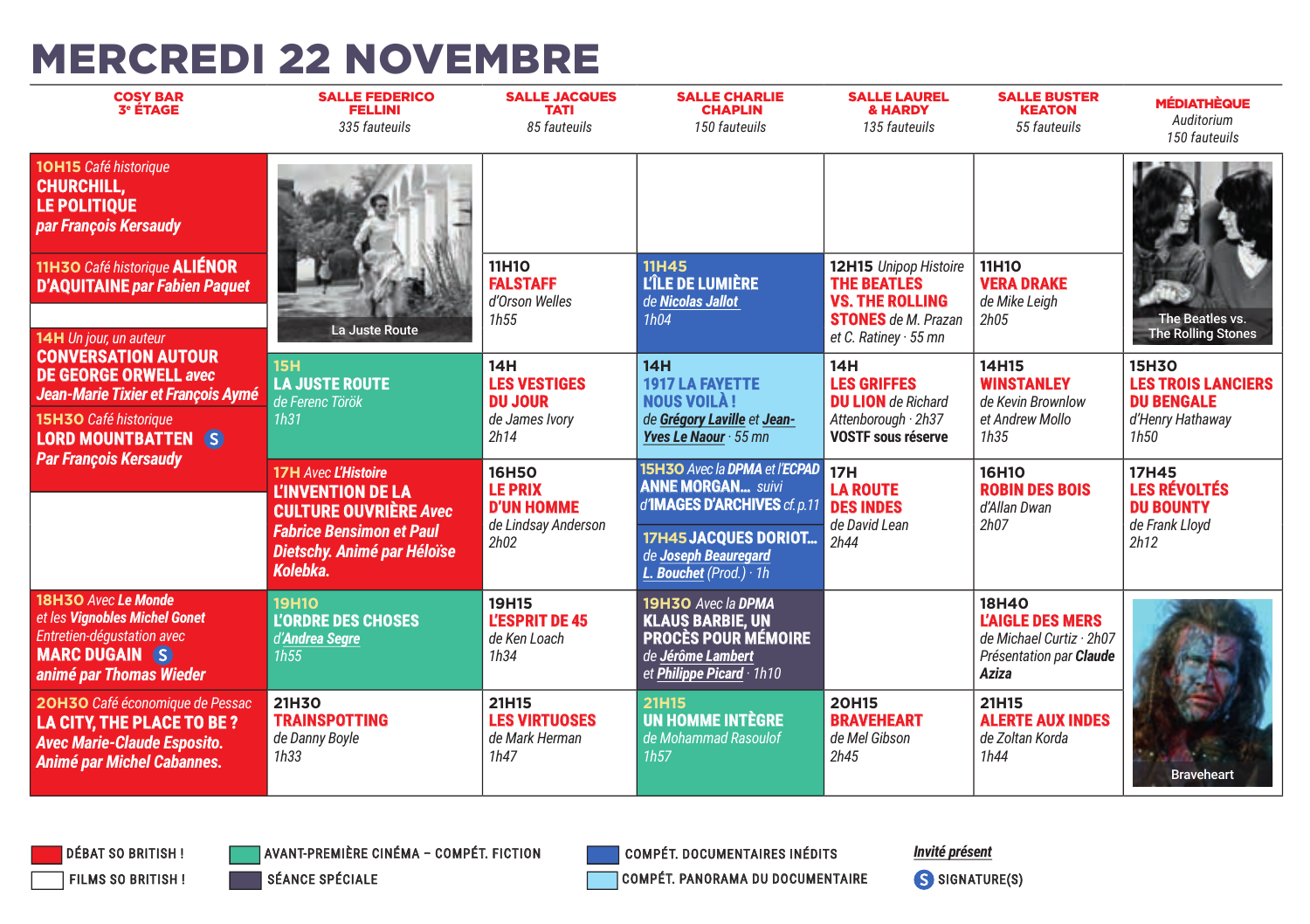### **JEUDI 23 NOVEMBRE**

| <b>COSY BAR</b><br><b>3<sup>e</sup> ÉTAGE</b>                                                                                             | <b>SALLE</b><br><b>FEDERICO</b><br><b>FELLINI</b><br>335 fauteuils                                                                                                                                        | <b>SALLE</b><br><b>JACQUES</b><br><b>TATI</b><br>85 fauteuils               | <b>SALLE</b><br><b>CHARLIE</b><br><b>CHAPLIN</b><br>150 fauteuils                                                | <b>SALLE</b><br><b>LAUREL</b><br>& HARDY<br>135 fauteuils                                  | <b>SALLE</b><br><b>BUSTER</b><br><b>KEATON</b><br>55 fauteuils                                     | <b>MÉDIATHÈQUE</b><br>Auditorium<br>150 fauteuils                       |
|-------------------------------------------------------------------------------------------------------------------------------------------|-----------------------------------------------------------------------------------------------------------------------------------------------------------------------------------------------------------|-----------------------------------------------------------------------------|------------------------------------------------------------------------------------------------------------------|--------------------------------------------------------------------------------------------|----------------------------------------------------------------------------------------------------|-------------------------------------------------------------------------|
| 10H15 Café historique<br>LE SPORT ET<br><b>LES PUBLIC SCHOOLS</b><br>par Paul Dietschy                                                    |                                                                                                                                                                                                           |                                                                             |                                                                                                                  |                                                                                            |                                                                                                    |                                                                         |
| 11H3O Café historique<br><b>LES RAPPORTS DE L'ÉCOSSE</b><br><b>ET DE LA FRANCE</b><br><b>par Clarisse Godard-Desmarest</b>                | 11H3O Conférence<br><b>LE ROYAUME-UNI, LA</b><br><b>PLUS VIEILLE MONARCHIE</b><br><b>EUROPEENNE?</b> S<br>par Philippe Chassaigne                                                                         | <b>Mariana</b>                                                              | 11H40<br><b>L'ESPRIT DE 45</b><br>de Ken Loach<br>1h34                                                           | <b>11H15</b><br><b>HIPPOCRATE</b><br><b>AUX ENFERS</b><br>de Jean-Pierre Devillers<br>1h20 |                                                                                                    | <b>Bloody Sunday</b>                                                    |
| 14H Un jour, un auteur<br><b>CHARLES DICKENS S</b><br>avec Jean-Pierre Ohl                                                                | <b>15H15 Avec L'Histoire</b><br><b>L'IRLANDE EST-ELLE UNE</b><br><b>COLONIE BRITANNIOUE?</b><br>avec Christophe Gillissen,<br><b>Moya Jones, Géraldine</b><br>Vaughan. Animé par Olivier<br><b>Thomas</b> | 14H30<br><b>LE DISCOURS</b><br><b>D'UN ROI</b><br>de Tom Hooper<br>1h58     | <b>14H30</b><br><b>L'ÉPOPÉE DES</b><br><b>GUEULES NOIRES</b><br>de Fabien Béziat et Hugues<br>Nancy $\cdot$ 1h34 | <b>14H15</b><br><b>RAZZIA</b><br>de Nabil Ayouch<br>1h49                                   | 15H30<br><b>UN HOMME</b><br><b>POUR L'ÉTERNITÉ</b><br>de Fred Zinnemann<br>2h                      | 15H30<br><b>L'EXILÉ</b><br>de Max Ophuls<br>1h30                        |
|                                                                                                                                           | <b>17H</b><br><b>GRAND ORAL SCIENCES</b><br><b>PO / SUD OUEST</b><br><b>Avec Denis MacShane, Animé</b><br>par Nicolas César                                                                               | <b>16H5O</b><br>LE VENT SE LÈVE<br>de Ken Loach<br>2h04                     | <b>17H</b><br><b>COMMUNISME</b><br><b>LE MURMURE</b><br><b>DES ÂMES BLESSÉES</b><br>de Daniel Leconte · 59 mn    | 16H45<br><b>CROMWELL</b><br>de Ken Huahes<br>2h15                                          | <b>18H</b><br><b>LADY HAMILTON</b><br>d'Alexander Korda<br>2h05                                    | 17H15 Unipop Histoire<br>AU NOM DU PÈRE<br>de Jim Sheridan<br>2h07      |
| 18H3O Avec Le Monde<br>et les Vignobles Michel Gonet<br>Entretien-dégustation avec<br><b>AZOUZ BEGAG (S)</b><br>animé par Thomas Wieder   | 19H15<br><b>MARIANA</b><br>de Marcela Said<br>1h34                                                                                                                                                        | <b>19H15</b><br><b>THE NAVIGATORS</b><br>de Ken Loach<br>1h36               | 19H15 Avec ARTE<br><b>CHINE, L'EMPIRE</b><br><b>DU TEMPS</b><br>de Cédric Condon<br>1h44                         | <b>19H30</b><br><b>BARRY LYNDON</b><br>de Stanley Kubrick<br>3h07                          |                                                                                                    | 19H45<br><b>CAPITAINE</b><br><b>SANS PEUR</b><br>de Raoul Walsh<br>1h45 |
| 20H3O Avec l'IJBA<br><b>LA PRESSE ANGLAISE</b><br><b>Avec Sonia Delesalle-Stolper</b><br>et Simon Kuper. Animé par Amy<br><b>McArthur</b> | <b>21H30</b><br><b>LA JUSTE ROUTE</b><br>de Ferenc Török<br>1h31                                                                                                                                          | 21H1O Unipop Histoire<br><b>BLOODY SUNDAY</b><br>de Paul Greengrass<br>1h47 | 21H30<br><b>LA DAME DE WINDSOR</b><br>de John Madden<br>1h41 · VOSTF sous réserve                                |                                                                                            | <b>20H30</b><br><b>CEUX OUI</b><br><b>SERVENT EN MER</b><br>de David Lean<br>et Noël Coward · 1h58 |                                                                         |

**DÉBAT SO BRITISH! FILMS SO BRITISH!**  **AVANT-PREMIÈRE CINÉMA - COMPÉT. FICTION** 

**COMPÉT. DOCUMENTAIRES INÉDITS** 

**Invité présent** 

SÉANCE SPÉCIALE

COMPÉT. PANORAMA DU DOCUMENTAIRE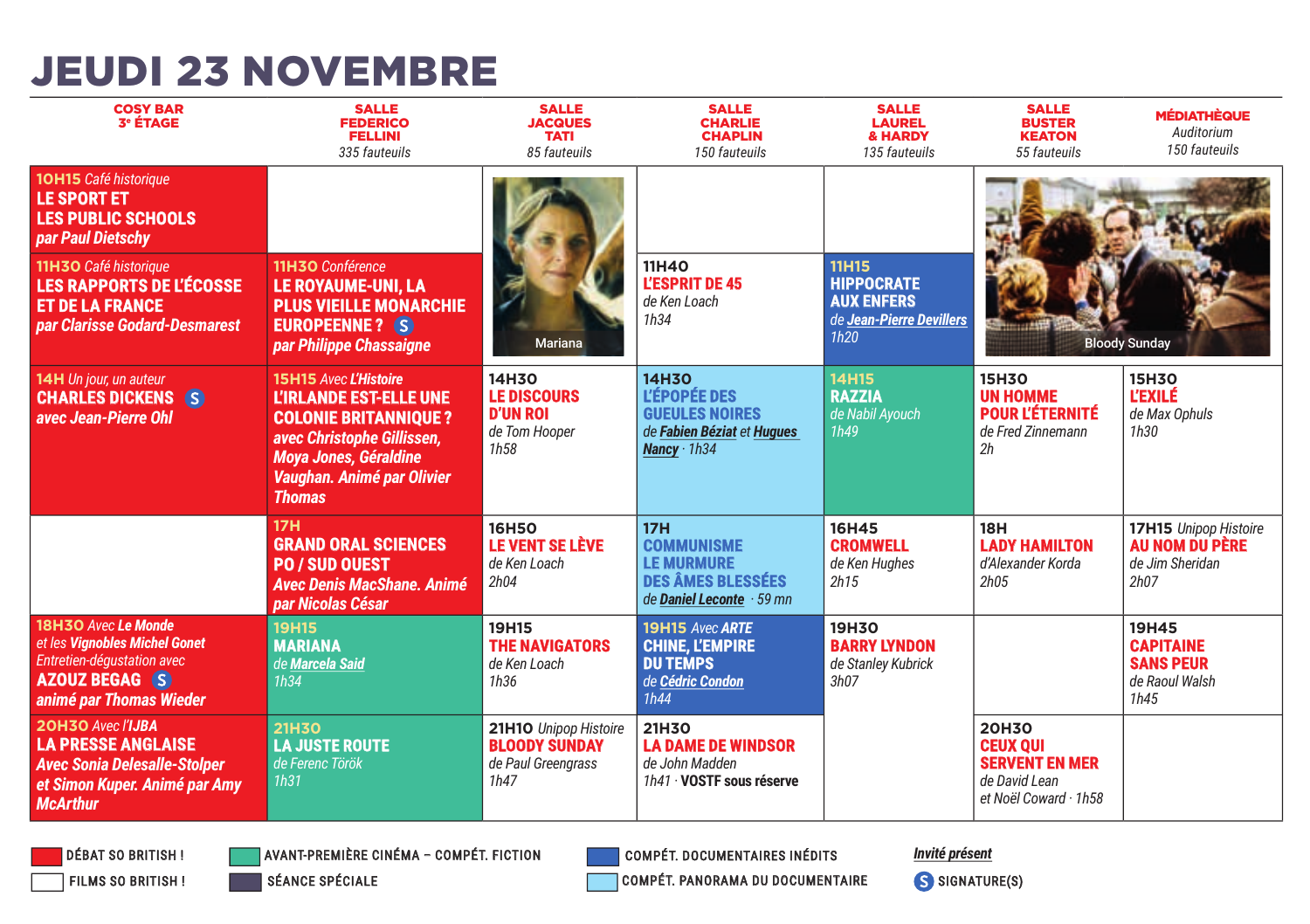## **VENDREDI 24 NOVEMBRE**

| <b>COSY BAR</b><br><b>3<sup>e</sup> ÉTAGE</b>                                                                                                                                                                                                                                                              | <b>SALLE</b><br><b>FEDERICO</b><br><b>FELLINI</b><br>335 fauteuils                                                                                                                    | <b>SALLE</b><br><b>JACQUES</b><br><b>TATI</b><br>85 fauteuils                                | <b>SALLE</b><br><b>CHARLIE</b><br><b>CHAPLIN</b><br>150 fauteuils                                                                                                              | <b>SALLE</b><br><b>LAUREL</b><br>& HARDY<br>135 fauteuils                                                         | <b>SALLE</b><br><b>BUSTER</b><br><b>KEATON</b><br>55 fauteuils                     | <b>MÉDIATHÈQUE</b><br>Auditorium<br>150 fauteuils                                        |
|------------------------------------------------------------------------------------------------------------------------------------------------------------------------------------------------------------------------------------------------------------------------------------------------------------|---------------------------------------------------------------------------------------------------------------------------------------------------------------------------------------|----------------------------------------------------------------------------------------------|--------------------------------------------------------------------------------------------------------------------------------------------------------------------------------|-------------------------------------------------------------------------------------------------------------------|------------------------------------------------------------------------------------|------------------------------------------------------------------------------------------|
| <b>10H15 Avec France Culture</b><br><b>LES ENTRETIENS</b><br><b>D'ANAÏS KIEN</b><br><b>Avec Bernard George</b><br>et Priscilla Pizzato (sous réserve)<br>11H3O Café historique<br><b>JEANNE D'ARC. MÉMOIRE DES</b><br><b>DEUX CÔTÉS DE LA MANCHE</b><br>par Anne-Marie Cocula et Michel<br><b>Winock S</b> | <b>La Douleur</b>                                                                                                                                                                     | <b>10H30</b><br><b>HENRY V</b><br>de Kenneth Branagh<br>2h18<br><b>VOSTF sous réserve</b>    | <b>11H</b><br><b>L'INSULTE</b><br>de Ziad Doueiri<br>1h52                                                                                                                      | <b>11H45</b><br><b>TRANZICION, ART</b><br><b>ET POUVOIR EN</b><br><b>ALBANIE</b> de Giuseppe<br>Schillaci · 52 mn |                                                                                    | <b>Les Suffragettes</b>                                                                  |
| 14H Un jour, un auteur<br><b>LAURENCE STERNE</b><br><b>ET TRISTRAM SHANDY</b><br>avec Frédéric Ogée                                                                                                                                                                                                        | 16H3O Avec L'Histoire                                                                                                                                                                 | 14H15 Unipop Histoire<br><b>THE QUEEN</b><br>de Stephen Frears<br>1h39                       | <b>14H ROLAND DUMAS</b><br>de P. Benquet et P. Petit 52 mn<br>15H3O Avec France Télévisions<br><b>SHERLOCK HOLMES</b><br><b>CONTRE CONAN DOYLE</b>                             |                                                                                                                   | 14H<br><b>LES SUFFRAGETTES</b><br>de Sarah Gavron<br>1h46                          | <b>15H</b><br><b>MASTER</b><br><b>AND COMMANDER</b><br>de Peter Weir<br>2h14             |
| 17H Débat L'UTILISATION DES<br><b>IMAGES D'ARCHIVES DANS</b><br><b>LE DOCUMENTAIRE</b><br>avec Sylvie Lindeperg et Ania<br>Szczepanska. Animé par Anaïs<br><b>Kien</b>                                                                                                                                     | <b>LES ANGLAIS ONT-ILS</b><br><b>INVENTÉ LA DÉMOCRATIE</b><br><b>MODERNE?</b> Avec Philippe<br><b>Chassaigne et Jean-Philippe</b><br><b>Genet. Animé par Valérie</b><br><b>Hannin</b> | 16H15<br><b>OLIVER TWIST</b><br>de David Lean<br>1h <sub>56</sub>                            | d'Emmanuelle Nobécourt · 52 mn 16H<br><b>17H</b><br><b>LE MANUSCRIT SAUVÉ</b><br><b>DU KGB - "VIE ET DESTIN"</b><br><b>DE VASSILI GROSSMAN</b><br>de Priscilla Pizzato · 58 mn | <b>L'ORDRE</b><br><b>DES CHOSES</b><br>d'Andrea Segre<br>1h55                                                     | <b>16H</b><br><b>LES TURBANS</b><br><b>ROUGES</b><br>de Ken Annakin<br>1h55        | <b>17H40</b><br><b>LA COLLINE DES</b><br><b>HOMMES PERDUS</b><br>de Sidney Lumet<br>2h03 |
| 18H3O Avec Le Monde<br>et les Vignobles Michel Gonet<br>Entretien-dégustation avec<br><b>ROBERT TOMBS</b><br>animé par Thomas Wieder                                                                                                                                                                       | <b>18H45</b><br><b>LA DOULEUR</b><br>d'Emmanuel Finkiel<br>2h06                                                                                                                       | <b>18H30</b><br><b>LE PRIX</b><br><b>D'UN HOMME</b><br>de Lindsay Anderson<br>2h02           | 19H15 Avec France<br><b>Télévisions</b><br><b>DANS LA TÊTE DES SS</b><br>de Serge de Sampigny<br>1h46                                                                          | 19H3O Unipop Histoire<br><b>MAIS OUI A TUÉ</b><br><b>MAGGIE?</b><br>de William Karel<br>1h22                      | <b>18H15</b><br><b>KHARTOUM</b><br>de Basil Dearden<br>2h14                        |                                                                                          |
| <b>20H3O Avec Les Amis du Monde</b><br>diplomatique LES MOUVEMENTS<br><b>SOCIAUX EN GRANDE-</b><br><b>BRETAGNE avec Thierry Labica.</b><br>Animé par Christophe Lucet.                                                                                                                                     | <b>21H30</b><br><b>MARIANA</b><br>de Marcela Said<br>1h34                                                                                                                             | 21H<br><b>CHURCHILL,</b><br>UN GÉANT DANS<br><b>LE SIÈCLE</b> de David<br>Korn-Brzoza · 1h31 | 21H30<br><b>JAMES BOND</b><br><b>CONTRE DR. NO</b><br>de Terence Young<br>1h51                                                                                                 | 21H10<br><b>MEURTRE DANS UN</b><br><b>JARDIN ANGLAIS</b><br>de Peter Greenaway<br>1h50                            | 21H<br><b>CHAGOS OU LA</b><br><b>MÉMOIRE DES ÎLES</b><br>de Michael Daëron<br>1h30 | <b>Oliver Twist</b>                                                                      |

**DÉBAT SO BRITISH! FILMS SO BRITISH!**  **AVANT-PREMIÈRE CINÉMA - COMPÉT. FICTION** 

**COMPÉT. DOCUMENTAIRES INÉDITS** 

Invité présent

SÉANCE SPÉCIALE

COMPÉT. PANORAMA DU DOCUMENTAIRE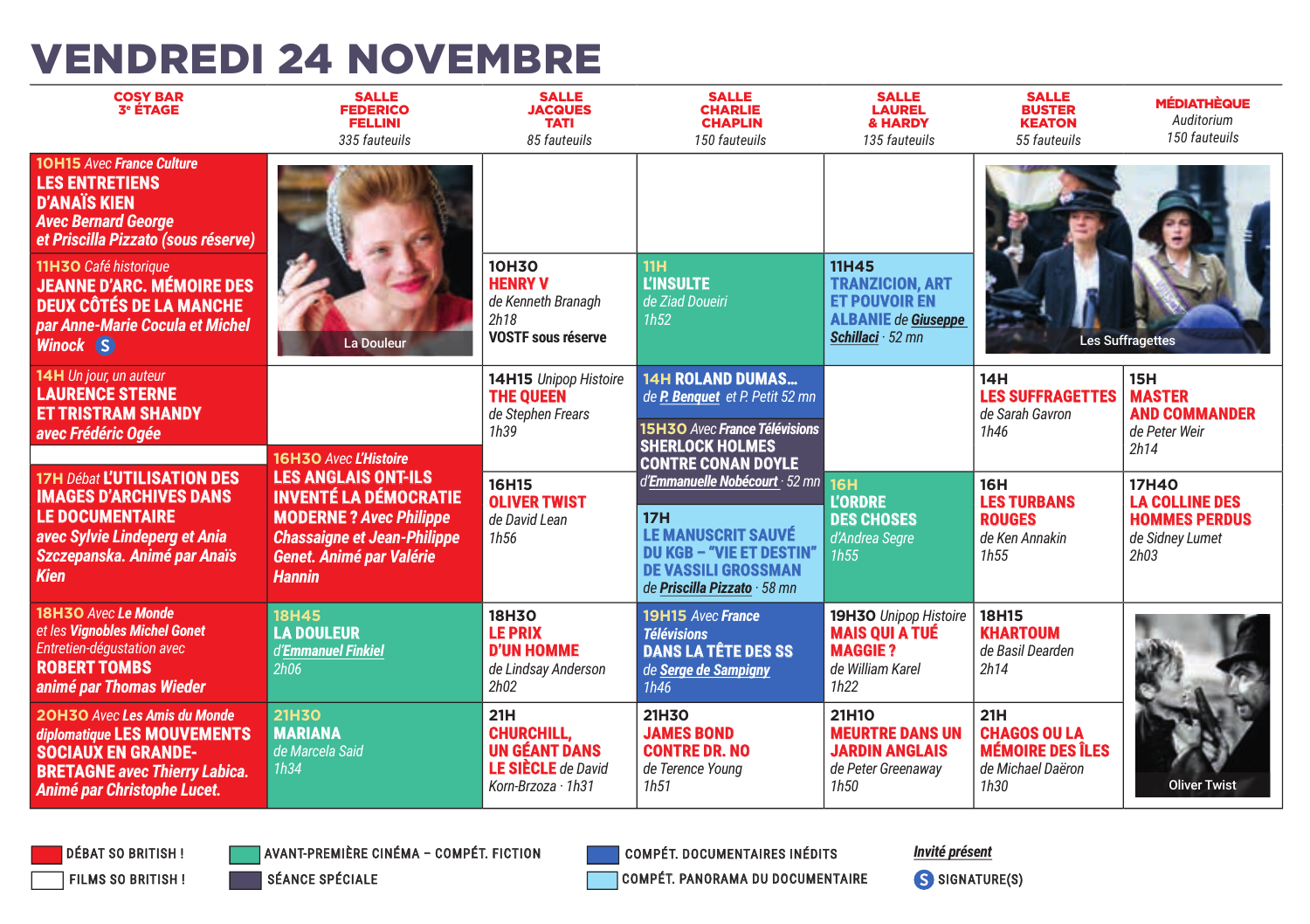#### **SAMEDI 25 NOVEMBRE**

| <b>COSY BAR</b><br><b>3<sup>e</sup> ÉTAGE</b>                                                                                                 | <b>SALLE</b><br><b>FEDERICO</b><br><b>FELLINI</b><br>335 fauteuils                                                                                                                      | <b>SALLE</b><br><b>JACQUES</b><br><b>TATI</b><br>85 fauteuils                                                      | <b>SALLE</b><br><b>CHARLIE</b><br><b>CHAPLIN</b><br>150 fauteuils                              | <b>SALLE</b><br><b>LAUREL</b><br>& HARDY<br>135 fauteuils                                                                           | <b>SALLE</b><br><b>BUSTER</b><br><b>KEATON</b><br>55 fauteuils                 | <b>MÉDIATHÈQUE</b><br>Auditorium<br>150 fauteuils                                                      |
|-----------------------------------------------------------------------------------------------------------------------------------------------|-----------------------------------------------------------------------------------------------------------------------------------------------------------------------------------------|--------------------------------------------------------------------------------------------------------------------|------------------------------------------------------------------------------------------------|-------------------------------------------------------------------------------------------------------------------------------------|--------------------------------------------------------------------------------|--------------------------------------------------------------------------------------------------------|
| <b>10H15 Avec France Culture</b><br><b>LES ENTRETIENS</b><br><b>D'ANAÏS KIEN</b><br><b>Avec François Levy-Kuentz</b><br>et Giuseppe Schillaci |                                                                                                                                                                                         |                                                                                                                    |                                                                                                |                                                                                                                                     |                                                                                |                                                                                                        |
| 11H3O Café historique<br><b>LES LANDLORDS</b><br><b>ET LA TERRE</b><br>par Jean-Pierre Poussou                                                | <b>11H HORS COMPÉTITION</b><br><b>LES HEURES</b><br><b>SOMBRES</b><br>de Joe Wright<br>1h54                                                                                             | <b>11H</b><br><b>COMMENT J'AI</b><br><b>GAGNÉ LA GUERRE</b><br>de Richard Lester<br>1h50                           | <b>11H10</b><br><b>L'ART MODERNE</b><br><b>AMÉRICAIN</b><br>de François Levy-Kuentz<br>$52$ mn | <b>10H40 JEUNESSES</b><br><b>HITLÉRIENNES:</b><br>L'ENDOCTRINE-<br><b>MENT</b> de <b>David</b><br>Korn-Brzoza · 1h45                | 11H<br><b>LEO THE LAST</b><br>de John Boorman<br>1h44                          | Passeport pour Pimlico                                                                                 |
| 14H Un jour, un auteur<br><b>SHAKESPEARE</b><br>avec Yan Brailowsky<br>15H15 Café historique                                                  | <b>14H15</b><br><b>LES BIENHEUREUX</b><br>de Sofia Djama<br>1h42                                                                                                                        | 14H<br><b>OLIVER TWIST</b><br>de David Lean<br>1h56                                                                | <b>14H</b> Unipop Histoire<br><b>LE LION EN HIVER</b><br>d'Anthony Harvey<br>2h14              | 14H<br><b>KLAUS BARBIE.</b><br><b>LA TRAQUE</b><br>de Christophe Brulé<br>et Vincent Tejero · 1h15                                  | <b>14H30</b><br><b>THE NAVIGATORS</b><br>de Ken Loach<br>1h36                  | 14H<br><b>MARIE STUART</b><br>de Charles Jarrott<br>2h08                                               |
| <b>LES ROMAINS EN</b><br>(GRANDE) BRETAGNE<br>par Claude Aziza (S)                                                                            | 16H3O Avec L'Histoire<br><b>FRANCE-ANGLETERRE:</b><br><b>LES MEILLEURS ENNEMIS</b><br><b>Avec Pierre Serna, Robert</b><br><b>Tombs et Robert Frank. Animé</b><br>par Valérie Hannin (S) | 16H20<br><b>COMRADES</b><br>de Bill Douglas<br>3h02                                                                | <b>16H30</b><br><b>LA POLICE</b><br><b>DE VICHY</b><br>de David Korn-Brzoza<br>1h34            | <b>16H</b><br><b>1917, IL ÉTAIT</b><br><b>UNE FOIS</b><br><b>LA RÉVOLUTION</b><br>de Bernard George<br>Lucie Pastor (Prod.)<br>1h30 | 16H2O<br><b>PASSEPORT</b><br><b>POUR PIMLICO</b><br>de Henry Cornelius<br>1h24 | 16H30<br><b>ANNE DES</b><br><b>MILLE JOURS</b><br>de Charles Jarrott<br>2h26                           |
| <b>Les Gardiennes</b>                                                                                                                         | <b>18H15 HORS COMPÉTITION</b><br><b>LES GARDIENNES</b><br>de Xavier Beauvois · 2h14<br>en présence de l'actrice Iris Bry<br>et de la productrice Sylvie Pialat                          | 19H30<br><b>THE BEATLES</b><br><b>VS. THE ROLLING</b><br><b>STONES</b> de M. Prazan<br>et C. Ratiney $\cdot$ 55 mn | 18H3O Unipop Histoire<br><b>HENRY V</b><br>de Laurence Olivier<br>2h17                         | 18H15 Avec ARTE<br><b>VIETNAM</b> de Ken<br><b>Burns et Lynn Novick</b><br>Épisodes 1 à 3 · 2h36                                    | 18H30<br><b>UN HOMME</b><br><b>POUR L'ÉTERNITÉ</b><br>de Fred Zinnemann<br>2h  | 19H30<br><b>LA VIE PRIVÉE</b><br><b>D'ELISABETH</b><br><b>D'ANGLETERRE</b><br>de Michael Curtiz · 1h46 |
| 20H3O Café Culture<br><b>LA POP BRITANNIQUE</b><br><b>A L'HEURE DU SWINGING</b><br><b>LONDON</b><br>par Olivier Julien                        | 21H<br><b>RAZZIA</b><br>de Nabil Ayouch<br>1h49                                                                                                                                         | <b>20H40</b><br><b>TRAINSPOTTING</b><br>de Danny Boyle<br>1h33                                                     | 21H20<br><b>SAMEDI SOIR</b><br><b>ET DIMANCHE MATIN</b><br>de Karel Reisz<br>1h29              | 21H10<br><b>LES SUFFRAGETTES</b><br>de Sarah Gavron<br>1h46                                                                         | 21H<br><b>RAINING STONES</b><br>de Ken Loach<br>1h30                           |                                                                                                        |

**DÉBAT SO BRITISH! FILMS SO BRITISH!**  **AVANT-PREMIÈRE CINÉMA - COMPÉT. FICTION** 

**COMPÉT. DOCUMENTAIRES INÉDITS** 

**Invité présent** 

SÉANCE SPÉCIALE

COMPÉT. PANORAMA DU DOCUMENTAIRE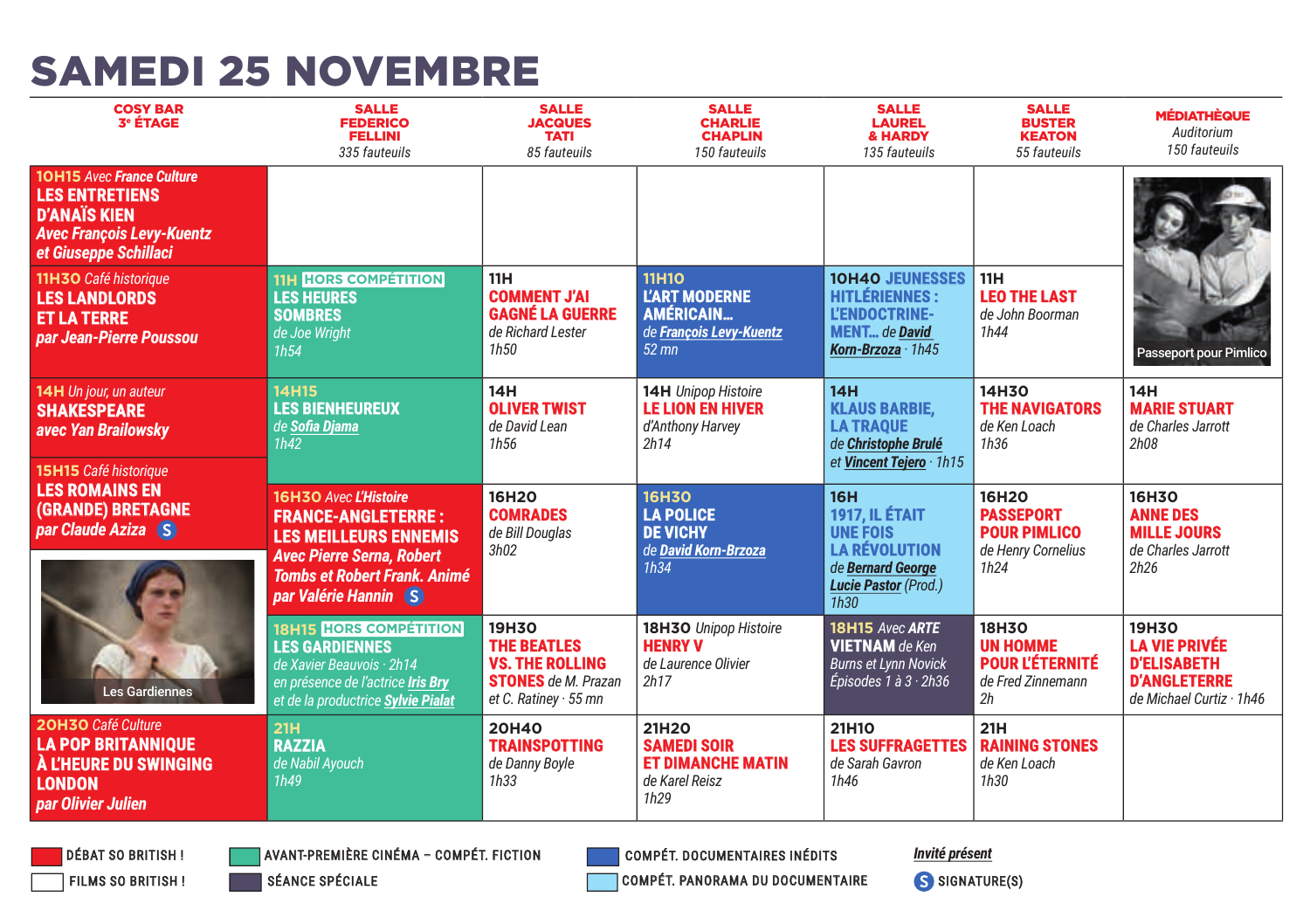### **DIMANCHE 26 NOVEMBRE**

| <b>COSY BAR</b><br><b>3<sup>e</sup> ÉTAGE</b>                                                                                                                                                                            | <b>SALLE</b><br><b>FEDERICO</b><br><b>FELLINI</b><br>335 fauteuils                                                                                                                 | <b>SALLE</b><br><b>JACQUES</b><br><b>TATI</b><br>85 fauteuils                                                    | <b>SALLE</b><br><b>CHARLIE</b><br><b>CHAPLIN</b><br>150 fauteuils                                                   | <b>SALLE</b><br><b>LAUREL</b><br>& HARDY<br>135 fauteuils                                                | <b>SALLE</b><br><b>BUSTER</b><br><b>KEATON</b><br>55 fauteuils                        | <b>MÉDIATHÈQUE</b><br>Auditorium<br>150 fauteuils                              |
|--------------------------------------------------------------------------------------------------------------------------------------------------------------------------------------------------------------------------|------------------------------------------------------------------------------------------------------------------------------------------------------------------------------------|------------------------------------------------------------------------------------------------------------------|---------------------------------------------------------------------------------------------------------------------|----------------------------------------------------------------------------------------------------------|---------------------------------------------------------------------------------------|--------------------------------------------------------------------------------|
| 10H30 Café historique<br><b>LA BOUNTY À PITCAIRN:</b><br><b>QUE SONT LES RÉVOLTÉS</b><br><b>DEVENUS?</b><br>par Sébastien Laurier S                                                                                      |                                                                                                                                                                                    |                                                                                                                  |                                                                                                                     |                                                                                                          |                                                                                       |                                                                                |
| 11H3O Café historique<br><b>LA ROUTE DES INDES</b><br>par Pierre Singaravélou                                                                                                                                            | <b>10H50</b><br><b>LA DOULEUR</b><br>d'Emmanuel Finkiel<br>2h06                                                                                                                    | <b>11H10</b><br><b>CHURCHILL.</b><br>UN GÉANT DANS<br><b>LE SIÈCLE</b> de David<br>Korn-Brzoza $\cdot$ 1h31      | 11H20<br><b>SAMEDI SOIR</b><br><b>ET DIMANCHE MATIN</b><br>de Karel Reisz<br>1h29                                   | <b>11H Avec ARTE</b><br><b>VIETNAM</b><br>de Ken Burns<br>et Lynn Novick<br>Épisodes 4 et $5 \cdot 1h44$ | <b>10H50</b><br><b>FALSTAFF</b><br>d'Orson Welles<br>1h55                             | <b>Falstaff</b>                                                                |
| 14H Un jour, un auteur<br><b>VIRGINIA WOOLF, PEINTURE,</b><br><b>PHOTOGRAPHIE &amp; CINEMA</b><br>avec Adèle Cassigneul                                                                                                  | 14H30<br><b>PASSEPORT</b><br><b>POUR PIMLICO</b><br>de Henry Cornelius<br>1h24                                                                                                     | 14H<br><b>LES AVENTURES</b><br><b>DE ROBIN DES BOIS</b><br>de Michael Curtiz et<br>William Keighley $\cdot$ 1h42 | 11H<br><b>L'INSULTE</b><br>de Ziad Doueiri<br>1h52                                                                  | 14H15 Avec ARTE<br><b>VIETNAM</b><br>de Ken Burns<br>et Lynn Novick<br>Épisodes 6 et $7 \cdot 1h44$      | 14H<br><b>MEURTRE DANS UN</b><br><b>JARDIN ANGLAIS</b><br>de Peter Greenaway<br>1h50  | 14H30<br><b>LES RÉVOLTÉS</b><br><b>DU BOUNTY</b><br>de Lewis Milestone<br>2h58 |
| <b>15H Avec le journal Sud Ouest</b><br><b>SUD-OUEST: LE SWEET HOME</b><br><b>DES BRITANNIQUES?</b><br><b>Avec Trevor Leggett et Michael</b><br><b>Woosnam-Mills, Autres invités</b><br>en attente. Animé par Christophe | 16H15 Avec Le Monde<br>L'APRÈS-BREXIT : OÙ VA<br><b>LA GRANDE-BRETAGNE?</b><br><b>Avec Alexandre Holroyd, Paul</b><br><b>Taylor et Robert Tombs. Animé</b><br>par Sylvie Kaufmann. | <b>16H</b><br><b>LES VIRTUOSES</b><br>de Mark Herman<br>1h47                                                     | <b>16H30</b><br><b>L'ÉCHANGE</b><br><b>DES PRINCESSES</b><br>de Marc Dugain<br>1h40                                 | 16H15 Avec ARTE<br><b>VIETNAM</b><br>de Ken Burns<br>et Lynn Novick<br>Épisodes 8 et 9 $\cdot$ 1h44      | 16H10<br><b>LA VIE PRIVÉE</b><br><b>D'HENRY VIII</b><br>d'Alexander Korda<br>1h36     |                                                                                |
| Lucet.                                                                                                                                                                                                                   | <b>18H15</b><br><b>CÉRÉMONIE DE CLÔTURE</b><br>Palmarès et annonce du thème<br>2018                                                                                                | <b>18H10</b><br><b>SECRETS</b><br><b>ET MENSONGES</b><br>de Mike Leiah<br>2h22                                   | <b>18H15</b><br><b>CÉRÉMONIE DE CLÔTURE</b><br>Palmarès et annonce du thème<br>2018                                 | <b>18H2O</b><br><b>LE DISCOURS</b><br><b>D'UN ROI</b><br>de Tom Hooper<br>1h58                           | <b>18H10</b><br><b>LA FOLIE</b><br><b>DU ROI GEORGE</b><br>de Nicholas Hytner<br>1h45 |                                                                                |
| <b>L'Insulte</b>                                                                                                                                                                                                         | <b>20H30</b><br><b>FILM DE CLÔTURE</b><br><b>HORS COMPÉTITION</b><br><b>LA PROMESSE DE L'AUBE</b><br>d'Éric Barbier · 2h10                                                         | <b>20H50</b><br><b>VERA DRAKE</b><br>de Mike Leigh<br>2h05                                                       | <b>20H30</b><br>FILM DE CLÔTURE<br><b>HORS COMPÉTITION</b><br><b>LA PROMESSE DE L'AUBE</b><br>d'Éric Barbier · 2h10 | <b>20H40</b><br><b>SCUM</b><br>de Alan Clarke<br>1h38                                                    | 20H10<br><b>BLOODY</b><br><b>SUNDAY</b><br>de Paul Greengrass<br>1h47                 | <b>Vera Drake</b>                                                              |



**AVANT-PREMIÈRE CINÉMA - COMPÉT. FICTION** 

**SÉANCE SPÉCIALE** 

**COMPÉT. DOCUMENTAIRES INEDITS** COMPÉT. PANORAMA DU DOCUMENTAIRE Invité présent